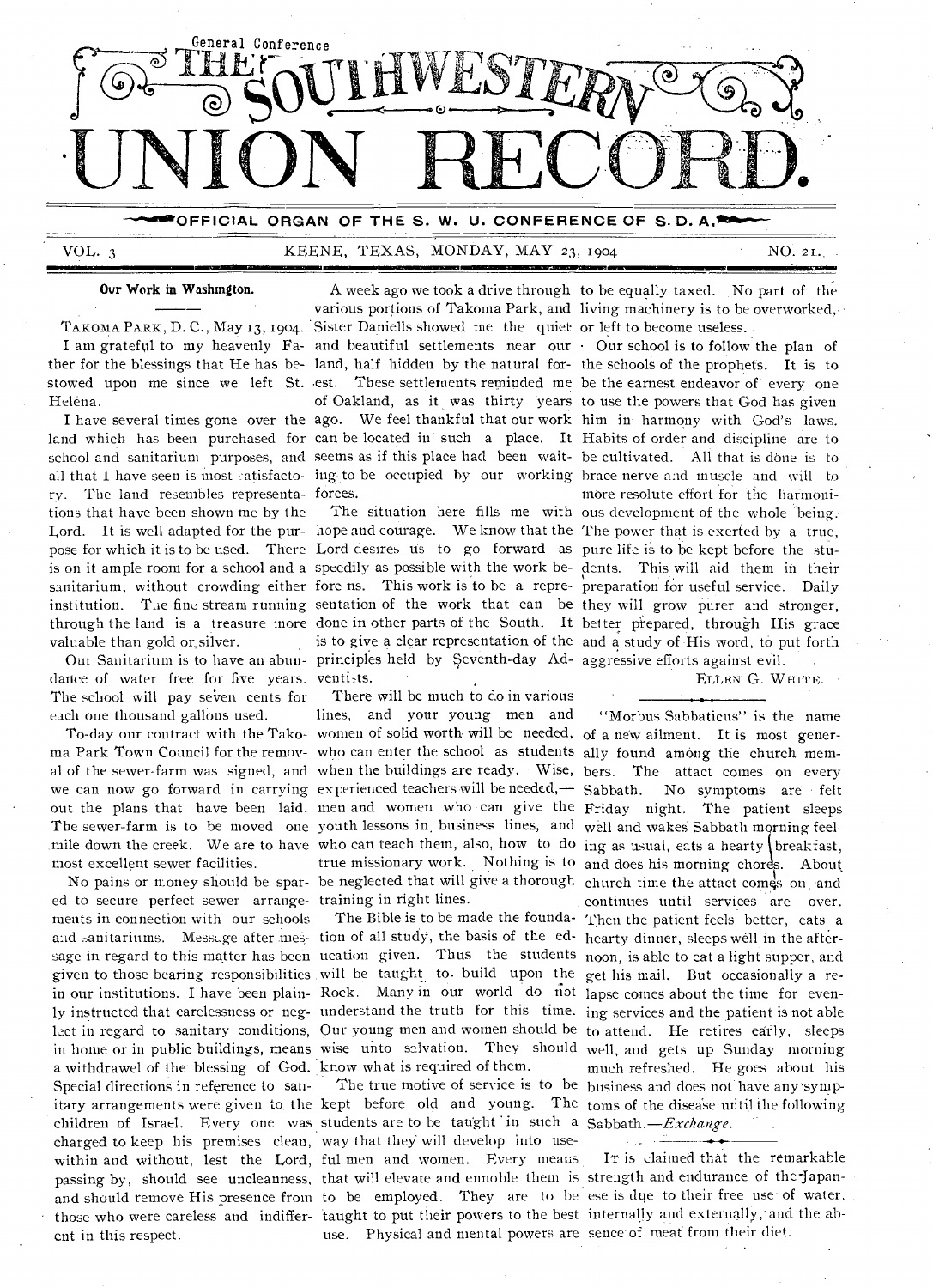# arkattsas .1, Department.

# **Field Reports.**

GENTRY.—I commenced meetings four miles from this place March 7, with a good attendance from the first. God has blessed me in giving the message a certain sound, and as a result of the meetings, eleven were added to the church Sabbath, May 14. Five were baptized Sunday, May 8, and several others are keeping the Sabbath, and I trust will come into the church soon.

The harvest seems to be ripe here. This makes twenty-four added to the Gentry church since last fall. The brethren and sisters have been faithful in helping me in these meetings. Brother Oppy held a few meetings close to where I have been holding, and a few began keeping the Sabbath. So one sows, another waters, but God giveth the increase. Pray for these new ones that they may be lights in this world.

I started meetings at Logan the 15th inst. which is only four miles from where **I** have been holding. Pray for me that God will give me souls for the hire of my labors.

V. B. WATTS.

#### **Notes from the Canvassers.**

DEAR brethren and sisters, I take the pleasure of writing a few lines to the dear old RECORD. I am glad to see the encouragement among the brethren, but sorry to see Arkansas with so few canvassers, and the reports so small. I am glad to see such good reports from Oklahoma, but we walked out by faith, laboring for brethren, there is a great demand for and with the people while building our books in Arkansas. So may each our church house, God greatly blessed one of us go forth and spread the precious pages. I have been canvas-could use it, Elder E. L. Fortner sing at Pocahontas, where there is a came and began a course of meetings; great many Catholics, but they are and as a result fifteen united with us very kind. I have sold them quite a to hold up the banner of truth in number of small books but failed to this place. Eight souls were buried sell them "Bible Readings." tell me if **I** will get the priest to re-three more still await baptism, and commend the work, they will take'it. we hope for more. We praise God I went into a Catholic school and that He ever put into our hearts to showed the work to the mother, and build a house of worship at this place. sisters of cherity. The mother (as We have been and are still using the they term her) said she believed the Family Bible Teacher with the people Bible, but she also believed in tradi-and find it to be the best help we ever tion. I tried by the Lord's help to used. Nearly all seem to enjoy readimpress her that we should rely upon ing them, and we hope for good re- page. he Word and that only. As we **see** 

all the signs in the heavens of the coming of the Son of man, have taken place; and that He is only waiting for His servants to hasten the message, so we should go without delay though the way may look dark, but he has promised never to leave us alone.

The people are starving for the bread of life. **I** re-canvassed a man the other day whom I had canvassed about two years ago. The first time I was there-he told his wife he did not want an old Adventist book, but the last time he said he would not miss the book for five dollars. They will take the books if we will only carry them around, and I have learned that we should not get discouraged if we fail to take an order in a day, but we should continue. I am a poor canvasser but enjoy telling the people the good things the Lord has for them, and the Lord has wonderfully blessed me in the work. The last day I worked I took nine orders for "Bible Readings," one for "Heralds of the Morning," one Bible, four "Best Stories," and two "Gospel Primer." I do not write this boastfully but only to convince you what can be done in Arkansas if we will only yield ourselves in the hand of the Lord. So may we give ourselves wholly to Him, for the Word says, "Without Me ye can do nothing." John 15 : 5.

E. L. PICKNEY.

### **The Work at Fayetteville.**

I Thas been a hard struggle with the few believers at this place to build our house of worship; but as When it was in shape so we They with their Lord in baptism on May 8, G. E. NORWOOD.

**A Letter.** 

## *Dear brethren and sisters:—*

#### *I* would like

to call your attention for a short time to some of the things that we cannot afford to miss. First I will speak of the camp meeting and conference to be held at Russelville, Pope county, Arkansas, August 11-23. As I' take a mental survey throughout our conference, many interested faces come before me of those who have met at previous camp meetings, and I am wondering if we will have the privilege of meeting them again this summer. I trust so with many more. **It**  is truly to be hoped that we will be well represented with a large attendance. Some have written that they cannot leave their stock, others that they cannot afford to come, etc. Dear friends, we cannot afford to stay away. These gatherings come only once a year. Many of those who did not attend last year were very sorry, and said they would begin to plan then so as to be able to go the following season. The season has arrived, and I am quite anxious to know how many have carried out those plans. Each year brings us nearer the close of probation; and as we study the rapidly fulfilling signs, which our attention is so frequently called to, how can we afford to allow anything to stand in the way of our attending these yearly gatherings ? In unity there is strength. Our presence is needed individually to make up the gathering collectively. We need the help and spiritual strength gained from these meetings. Then our presence is needed that we may shed rays of light to others. So let us all plan to go prepared to give and receive a blessing.

Another important reason why we should be there is that we are all interested in the upbuilding of the work in all of its branches in this needy part of the Lord's vineyard, and one important feature of the work is to plan for aggressive work in the future thereby laying plans how the most good can be accomplished for the salvation of souls. We will also plan for an aggressive campaign in sowing the seeds of truth through the circulation of the printed

*[Continued in next issue.]*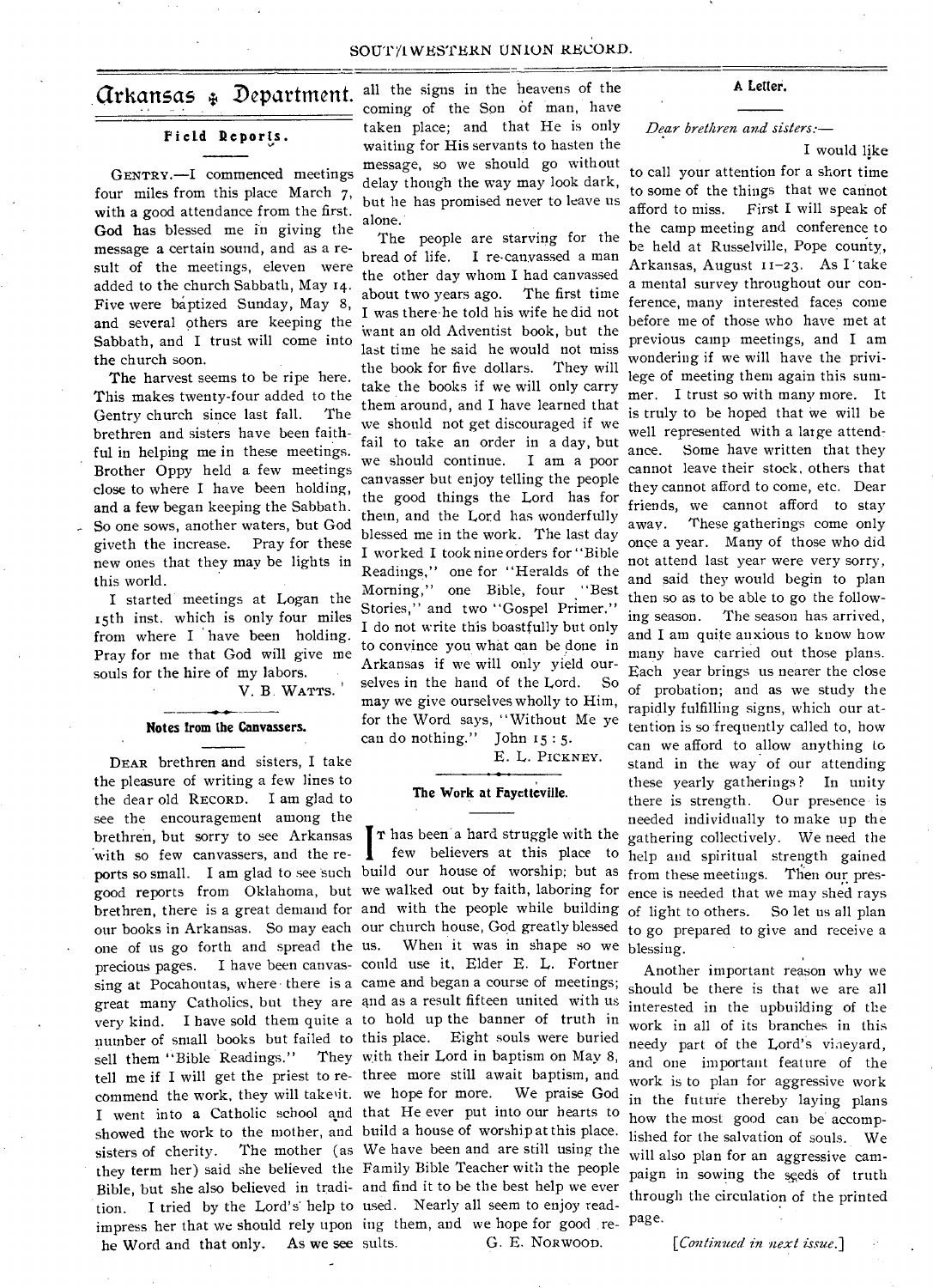### SOUTHWESTERN UNION RECORD.

# +Texas Department. $\ast$

#### Ovr Coming Camp Meeting.

I T IS none too early for those who love the third angel's message to begin to lay their plans for attending T is none too early for those who love the third angel's message to our coming camp meeting. We should to arrange our affairs in such a way that we may be able to attend this yearly convocation. Oh! dear brethren, let nothing of a worldly nature come in.and hinder you from receiv-• ing the blessing the Lord has for you.

gether on this earth, but soon we minister will have to meet. He should "Lazarus, come forth." now sleeping in the dust and have knowlede of our Lord Jesus Christ." and sisters. Everything indicates that we shall not have many of these seasons toshall assemble at that great, meeting be well balanced by religious princihad their robes washed in the blood We can see by these statements that of the Lamb. We cannot afford to the world is astir. What do these stay at home this year and miss the things mean to us ? blessing of our annual feast. The Lord is calling as never before, "Cut truth are asleep. They could not be loose, cut loose from the world. ready, get ready; I am at the door."

come to the meeting, but God wants such as to convince the world that real peritacostal feast this year.

Church No 31, we read these words: lying upon the preachers for support, "The people come unprepared for the when they should be ministering to visitation of God's Holy Spirit. Gen- others with mind and soul and voice ' erally the sisters devote considerable and pen and time and money." sight of God of great price."

"A great crisis awaits the people of you, brethren, that this has not been district and those of the Southern God, and the world. The most mo- decided for any selfish purpose. The district who are near are especially inthe question of an amendment to the to bless His people in their weakness heaven's guidance. D. U. HALE, feasts expecting the visitation of God's let us put on the armour of light." Holy Spirit at each meeting, and we 'Rom. 13 : II, 12. can have it; for God loves His people clared to be impending, are now tak- held in Texas. Constitution restricting liberty of con- and frailties when they do their part. science, has been urged upon the leg-He says, "Come unto Me and I -will islators of the nation. of enforcing Sunday observance has

result of this movement will be. But and other matters. N. P. NELSON. are we ready for the issue? Have we faithfully discharged the duty which . God has committed to us, of giving the people warning of the danger beore them." f

tainment; and sin, unbelief, and infi- her as its own. Her precious little fiant, as intellectual knowledge' and and which was only a few days ago aunder the control of Satan, that the only be broken by the One who said, where even those will attend who are ples, growing in grace and in the father, mother, and seven brothers · er of the intellect; for it is keen minds

We are not only to get ready to their hearts. Their example is not us to come prepared<sup>'1</sup> to receive His they have truth in advance of every Holy Spirit. So, brethren, let us seek other people upon the earth. At the God earnestly that we may have a very time when they should be strong On page 158 of Testimony for the ience, they are feeble, hesitating, retime before the meeting to the prepa-"Knowing the time, that now it is ration of garments for the outward high time' to awake out of sleep: for adorning, while they entirely forget now is our salvation nearer than when' the inward adorning, which is in the we believed. The night is far spent We should come to these spiritual cast off the works of darkness, and The love of the truth is dying out of in God, having a daily, living experthe day is at hand: let us therefore

> The camp meeting this year will be ' The question give you rest for your souls."

become one of national interest and when we have made arrangements for More will be said about this later,

importance. We well know what the ministerial help and also railroad rates '

# Ob~itvary.

CARRIE LOU, A little four-year-old daughter of Dr. Rieves and wife, died "False doctrines are being muli- at their home at Oplin, Callahan Co.; ask God to open the way and help us plied. The world is becoming educa- Texas, May 14. Her suffering lasted ted to a high standard of literary at- only a few days when death claimed delity are becoming more bold and de- form, once so full of life and vigor, acuteness are acquired. This state of perfect picture of health, innocence things calls for the use of every pow- and intellect, is now silent and still in This peaceful slumber can

The bereaved family consists of

The writer had the privilege of What do these speaking words of comfort at the grave. This was indeed a solemn "The people who claim to obey the scene, and a reminder for the living They could not be that death is still abroad in the land,at ease as they are if they were awake. and young and old fall victims to it. Blessed be that grief that hinds

Our mourning hearts, O Lord, to Thee, Blessed be that faith in death that finds A hope of immortality.

 $\cdot$   $\cdot$   $\cdot$  W. M. CUBLEY.

# Notice. Eastern Texas District.

THE Lord willing we expect to have two local camp meetings in this district, one before our general camp meeting and one after. The one before the general camp meeting will be held at Alto, Cherokee County, from July  $\mu$  to  $\mu$ . We have the promise of help from the State. The State canvassing agent sure and perhaps the Conference president. Those who will likely want family tents should let me know at once at Wells, Texas.

We will expect all the scattered and knows the crisis that awaits them. held at Keene, Texas. I can assure Sabbath keepers in this part of this. mentous struggle of the ages is just Keene brethren have promised to take vited. The object is 'to learn more before us. Events which for more hold and help with their hands and thoroughly our present duty to God than fifty years we have, upon the with their means and prayers, to make and his message for this time. Let authority of the prophetic word, de- this the most profitable meeting ever none near stay away but let all come held in Texas. And we believe it with their hearts fixed upon God, and ing place before our eyes. Already will be; for God is more than willing their eyes toward heaven praying for

Wells, Texas.

#### Field Reports.

SAN ANTONIO.—We will write a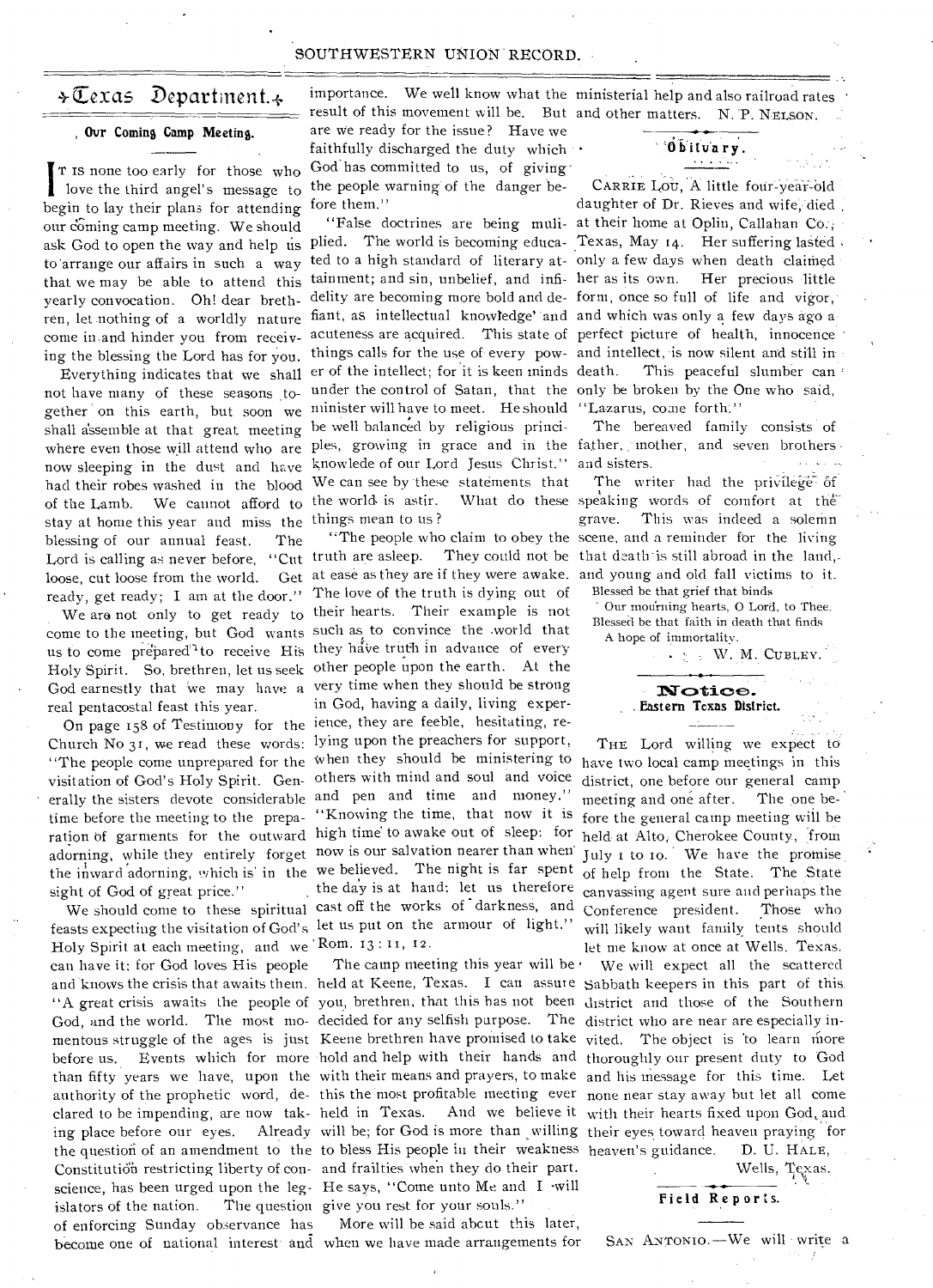Southwestern Union Conference.

closed it was thought best that we re- to be done. ty we left at once for this city, arriv- have realized as never before the neturn **to** this place and take up our ing there the eighth of April.

the "Family Bible Teacher" had been wind of doctrine." the first few numbers of each, and all in your prayers. E. L. NEFF. ordered and these had been given out, seemed pleased with them. We found this an excellent Way to get the message to the people, so ordered one hundred sets more, the means being furnished by one of the brethren. These have come, and some have been distributed and we hope to have the ating an interest for the truth.

around for a few days we found a morning and Sunday night. Some interest is developing from this, and we hope to see much good accomplished- by these meetings,

Last Sabbath was a good day for the little company here. After the service we had baptism, when four dear souls followed the example of the Saviour in this ordinance. This encouraged all, for we felt that God was giving us some fruit for our labor. There are others who expect to take this step soon. One brother has recently commenced to observe the. Sabbath of the Lord, and will unite with us; he is waiting a little in hopes that his wife will see the truth and come will show her the truth.

hold studies with those who desire to Lone Oak.

few lines from this place, giving a study further on some of the subjects close of the debate held a short tent knowing that it is through his help or not. meeting. Soon after this meeting alone that we can do the work that is

The church here is of good courage, work here again, as the company here and seem to realize that, what is to be was very much in need of help, most done must be done quickly, as many all being new in the truth. As we false doctrines are being preached, had no work to hold us in Leon Coun- and are deceiving many. Recently I cessity of staying right to the word of We found the company here doing God, and unless we do this we will be what they could. About thirty of shaken out, or tossed about by "every

Remember the work in this place

#### **Notes from the** *Canvassers.*

THE work here is still growing. We have organized a Sabbath School of eight adults and several children. One more has decided to keep the work through the readings, and we sire the prayers of all Christians that papers. are sure they will be the means of cre- God may still add to the fold such as shall be saved. Brother and Sister The church was without a suitable Prewitt and Sister Duncan have renplace of meeting, and after looking dered valuable service in the meetings. I have sold some of our good books. with our efforts and may we all be faithful. 0. GLASS. the city. We hold meetings Sabbath with our efforts and may we all be of March 3, 1879.

### **Keene Notes.**

ELDER N. P. Nelson expects to Arkansas, Russellville August leave Wednesday morning for Devalls Bluff, Arkansas, to counsel with the colored laborers who are holding a tent meeting at that place.

MRs S. A. Conway returned last Thursday from an extended visit with her daughters at Boulder, Colorado.

time with them.

many of our readers, who with us will with before purchasing it. We are kept quite busy now; we wish them a very bright-future. They distribute some of the readings and will connect with the tent company at Arkansas and Texas departments had

brief report of our work since the that are taken up in the readings. on the M. K. & T. Ry. June 5th. There seems to be a little better pros-Two additional fast trains will be put went to Leon County; where Brother fore, or at least since we have been con- from the St. Louis Fair. It is not Hale was holding a debate, and at the nected with it. We are trusting in God, known whether it will affect our line A NEW time card will go into effect At the close of this Conference we • pect for the work here than ever be- on to handle the extra business to and

# $\{\pm\mathbb{C}\}$ he  $\pm$  Union  $\pm$  Record  $\pm$

| A WEEKLY JOURNAL<br>Published by the Southwestern Union Con<br>ference of the Seventh-day Adventists.        |
|--------------------------------------------------------------------------------------------------------------|
| $C. N. WooDWARD, - - - - - - - - Editor$<br>and Business Manager.<br>N. P. NELSON, - - - - Associate Editor. |
| Subscription Price, per year, - - - \$.50<br>Clubs of Ten, one year, $- - - - 450$                           |
| AGENTS:                                                                                                      |

Oklahoma Tract Society, Oklahoma City Oklahoma.

Arkansas Tract Society, Springdale, Arkansas Texas Tract Society, Keene, Texas.

All papers will be discontinued when the time expires, unless promptly renewed.

remainder out in a few days. Thus commandments of God, and others tion and not the Tract Society, as the latter far we feel very well pleased with the are in the valley of decision. We de- are not responsible for the mailing of the Subscribers who do not receive their paper regularly should notify the office of publica-

> Money, or letters, should not be sent to individuals. All business communications should be addressed, and all remittances and money orders made payable to the S. W. U. RECORD, Keene, Johnson County, Texas.

very nice hall in the central part of May the Lord's richest blessings be assecond-class matter, under Act of Congress Entered October 24, 1902 at Keene, Texas,

#### **Camp Meetings for 1904.**

Texas, Keene . July 27, to August 7. Oklahoma, Guthrie Aug. 25 to Sept. 4.

ELDER J. P. Lorenz spent last Sab-terested in our work here. We shall bath with the German church at San-hope to hear from others, as would ger, Texas, and reports a profitable like very much at the close of the CARDS are out announcing the mar-Small donations will be appreciated with him. She is a Catholic, but she riage tomorrow at Rolyat, Texas, of as many small sums will soon make is studying the Bible, and is not just Mr. A. M. Woodall and Miss Myrtle up the amount needed, and no one satisfied with her religion. We are Kirk. Both the contracting parties will feel it. The press is badly needed, working for her and praying that God are well and favorably known to but we wish to have the money to pay WE are receiving some encouragement in our efforts to get a new press. Several have responded and promises have been received from others, so we feel that the people are somewhat incamp meetings to get the press.

> A LARGE amount of matter for the **to** be carried over to our next issue.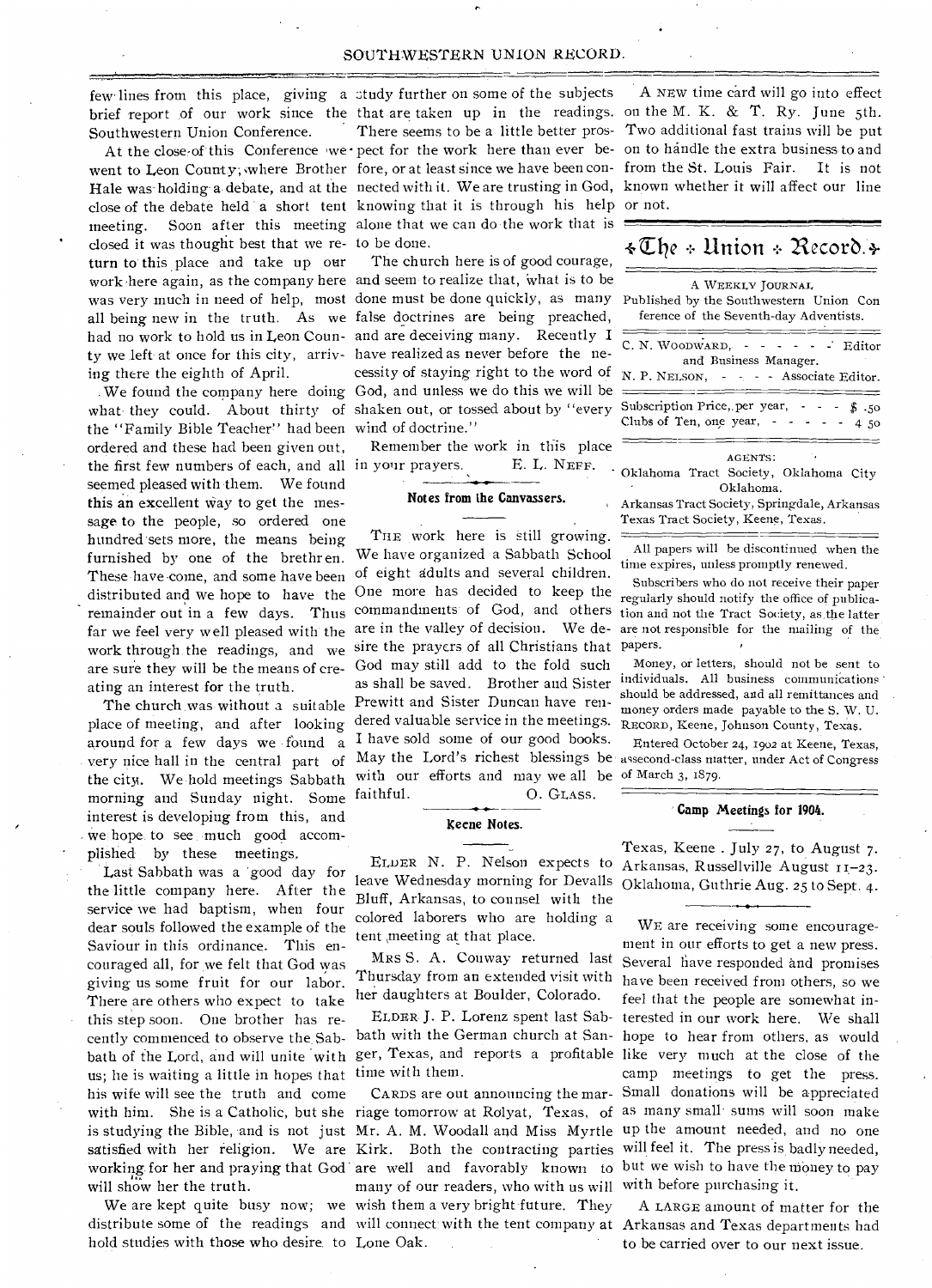### SOUTHWESTERN UNION RECORD.

# Oklahonia 4 Department.

# **Debate.**

THE Methodist presiding elder repeatedly challenged Sister Syptomeet him in public debate. The HE Methodist presiding elder repeatedly challenged Sister Syp question under consideration was as follows:—Resolved that the Bible teaches that Saturday, the seventh day, is the Sabbath and should be observed as a day of rest and worship. This she affirmed and he denied.

Resolution two:—Resolved that the Bible teaches that the first day of the week, commonly called Sunday, is the Lord's day, and should be observed as a day of rest and worship. On this proposition Sister Syp denied and Elder Burchfield affirmed.

The debate occupied eight nights, The debate occupied eight nights,  $h$ <sub>ands</sub> four on each proposition, two hours each night. The writer was her moderator. The debate began April 24. There was a large attendance although it was in a busy time. People came for miles to hear. The house was crowed every night, so that many had to stand. A good number of the people seemed anxious to know the truth. There were about thirty new Sabbath-keepers in attendance, and I am glad that they all testified that they were stronger in the truth than ever. Elder Matthew Larson was with us for the first six days. Although I am not much of a believer in debates, yet there are some that cannot be silenced in any other way.

God has blessed in the work at Meno, and many precious souls have been led to see the light, and we still believe there are others that will take their stand. A. E. FIELD.

## **Notes from the Canvassers.**

I AM glad so many of our people the meetings. have entered the canvassing work, in the truth and will be baptized at but there is room for many more. would like to know how many of our turned and held a few meetings with people there are who have never ex- the company at Texmo, where one going and returning via St. Louis, and also perienced what a blessing there is in more took his stand to keep all the working for Jesus. get interested and go to work. Lord wants willing people. We need who are quite old are having some thing else? Faith cometh by hearing, ing in the truth. and hearing by the Word of God. that field.

So if we believe the Word, let us worker would get fruit for his labors. show our faith by our works. What do anything that the Lord indicates. call at the office on my road to Okas much as I can. The Lord is wonderfully blessing my efforts. So take keeping the commendments and strainstrength of the Lord.

am. I will be glad when all God's ganization. After looking over the people get home-sick, then we will field, we thought it best to disband turn our. attention to things above, them and reorganize a church of and get what we have into the mes-eleven members, giving an 'opporsage. Let us hasten to the aid of tunity for others to join. Two reour brothers who are fast sinking in sponded by letter, three by baptism, the mud of sin, and give them a left. and two were rebaptized. We orglass with the golden harps in our was a precious season for the Musko-F. M. GARNER.

It is with pleasure that I send in praise our heavenly Father. my report. The Lord has been blessing me since commencing. This work is the Lord's work, and I want the Lord to use me. I expect to press praise. on to the end and be among the redeemed. W. S. Roy.

# **Field Reports.**

not be afraid.that we will starve. Did trouble with their tobacco. Their you ever know of one of God's serv- baptism was deferred until they are have for sale Weatherford A 1 patent flour ants failing? Say, is it not a lack of free from the filthy weed, but the in 100 pound sacks, which they offer for faith that hinders us more than any- other brethren are all free and rejoic-MUSKOGEE.—Since my last report I finished the series of meetings at Texmo, Oklahoma, where six persons took their stand to keep all the commandments of God and seem to rejoice in the light of present truth. Then I left for a while and visited the Greenleaf church, held, a few meetings, and did personal work. Sabbath April 23, four precious souls were baptized and united with the church. May 7, two more took their stand, followed their Saviour into the water, and were baptized, and united, with the Greenleaf church. Still two more are ready but not able to attend They are rejoicing in the first opportunity. May 13, **I** re-Come let us all commandments. A Sabbath School The was organized. Two of the company A good house to house cash.

do you say ? I for one am ready to-at-Oklahoma City, making a short It seems that almost any one could do mulgee, where Brother Maxwell has courage, and go forward in the ing for the victory, but never having Are you not getting home-sick ? having some trouble about their or-If faithful, we will soon get the vic-ganized the church and equipped it tory over the beast, and his image, with the a full set of officers and and the mark, and stand on the sea of ordained them an elder. Surely this May 16, I left them and stopped off I found a company been fully organized. They were gee church, for which we feel to

> We are now at Muskogee, Indian Territory, where we intend holding a tent meeting. To the Lord be all the J. R. BAGBY.

AT the present day the way is open for the gospel in South America as it has not been for centuries. According to a missionary, Dr. Drees, "from the Rio Grande to the Straits there is scarcely a region, a province, a district, a rural neighborhood<sup>-</sup>where the gospel may riot be preached freely in most places, actually dispite local restrictions in certain countries. Notwithstanding the fact that the constitutions and laws in Peru and Bolivia still brand Protestants as heretics and put Protestant services under the ban of the law, it is still possible for the humble messenger of the truth to go on preaching."

#### **"Katy's" U. C. V. Rates**  TO NASHVILLE, TENN. JUNE 14 16

will he of interest to prospective travelers. Write to "Katy," Department A, Dallas, Texas, and ask about the rate to Nashville, going, and returning via direct lines; also going via direct lines to Nashville, and returning home via St Louis.



THE Lone Star Pun: Fcod Company, still \$2.25 per ioo pounds. Also cereal coffee at sixteen pounds for  $f$ 100. Everything in the ing in the truth. They need help in  $h$  house, perishable goods, at below cost for S.'D. MOBLEY, Trustee.